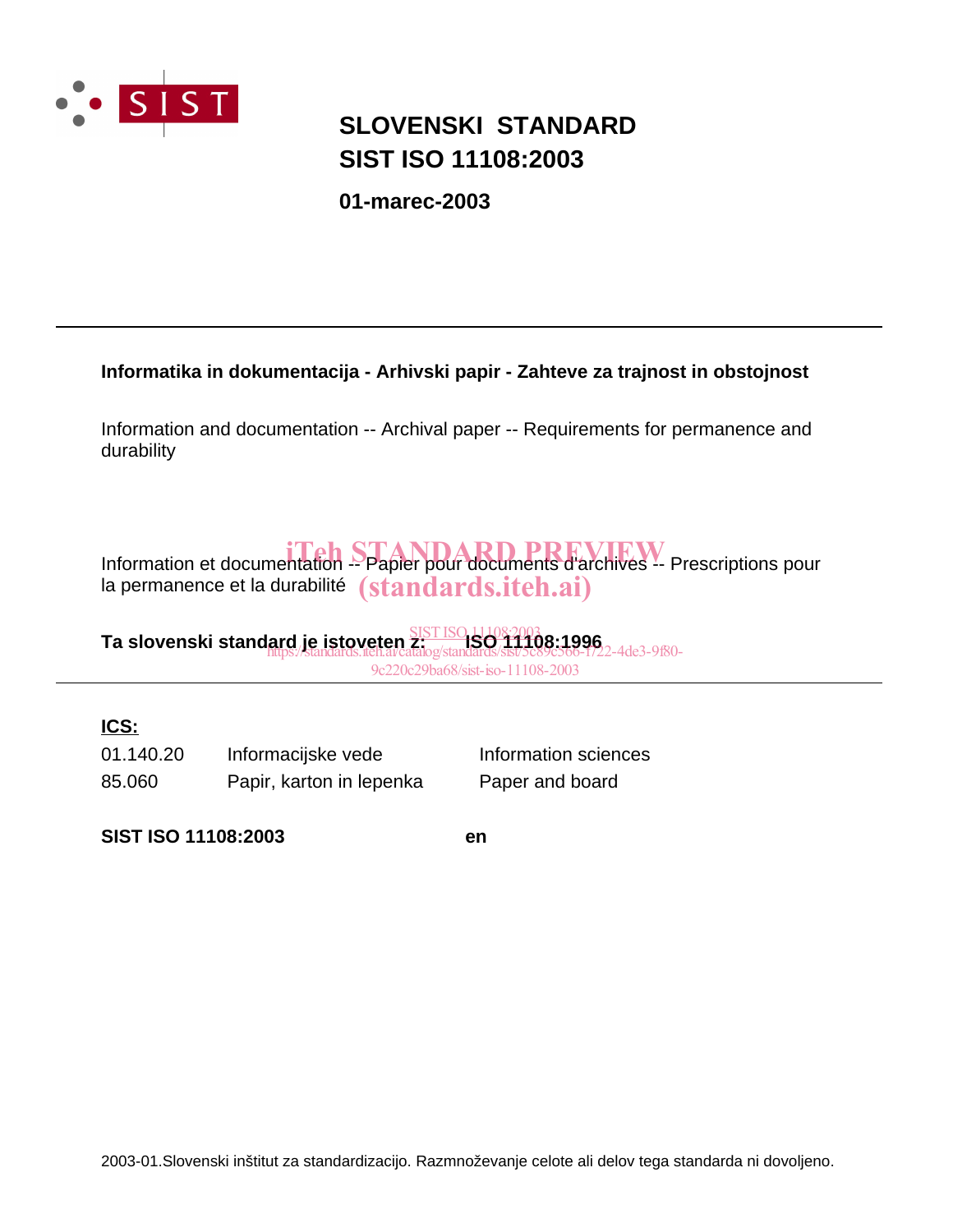**SIST ISO 11108:2003**

## iTeh STANDARD PREVIEW (standards.iteh.ai)

SIST ISO 11108:2003 https://standards.iteh.ai/catalog/standards/sist/5c89c566-f722-4de3-9f80- 9c220c29ba68/sist-iso-11108-2003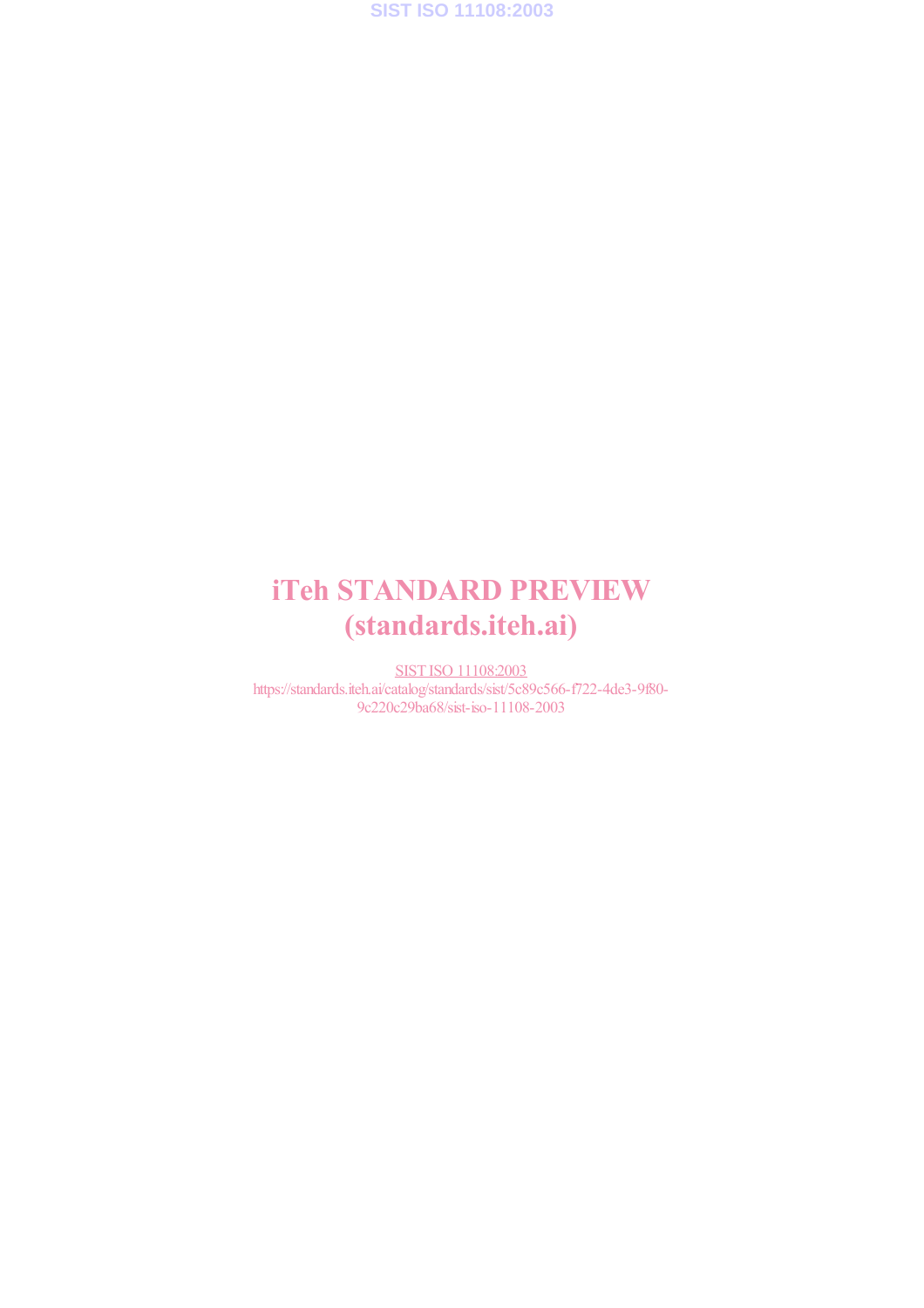# INTERNATIONAL STANDARD

ISO 11108

> First edition 1996-12-15

### Information and documentation - Archival paper - Requirements for permanence and durabilit

# iTeh STANDARD PREVIEW

(standards.iteh.ai)<br>Information et documentation - Papier pour documents d'archives -Prescriptions pour la permanence et la durabilite<br><u>SIST ISO 11108:2003</u>

https://standards.iteh.ai/catalog/standards/sist/5c89c566-f722-4de3-9f80- 9c220c29ba68/sist-iso-11108-2003



Reference number ISO 11108:1996(E)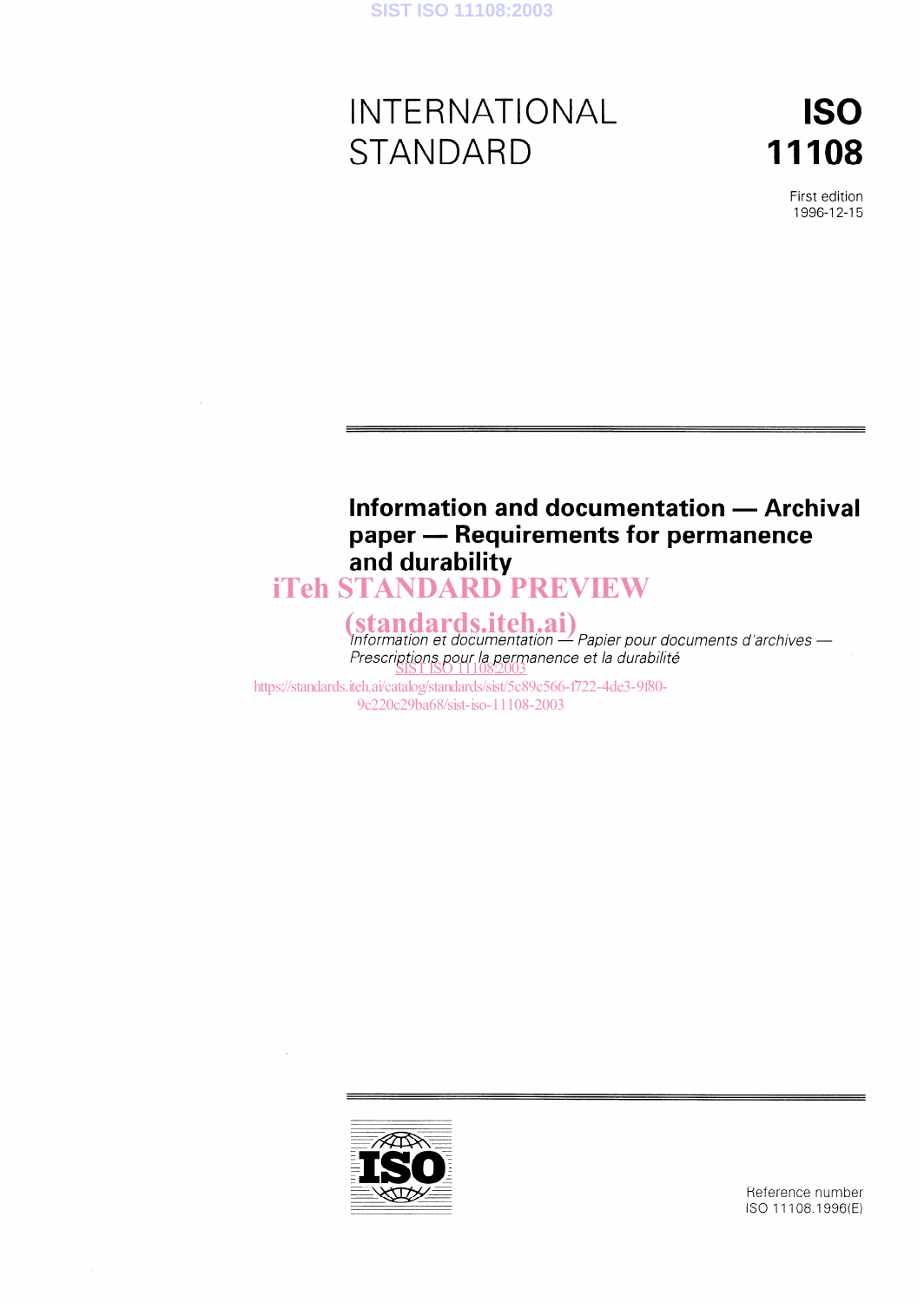### Foreword

ISO (the International Organization for Standardization) is a worldwide federation of national standards bodies (ISO member bodies). The work of preparing International Standards is normally carried out through ISO technical committees. Esch member body interested in a subject for which a technical committee has been established has the right to be represented on that committee. International organizations, governmental and non-governmental, in liaison with ISO, also take part in the work. ISO collaborates closely with the International Electrotechnical Commission (IEC) on all matters of electrotechnical standardization.

Draft International Standards adopted by the technical committees are circulated to the member bodies for voting. Publication as an International Standard requires approval by at least 75 % of the member bodies casting a vote.

### iTeh STANDARD PREVIEW

International Standard ISO 11108 was prepared by Technical Committee international Standard ISO ITTU8 was prepared by Technical Committee<br>ISO/TC 46, Information and documentatio**n, ITSubcommittee CSC 10**, Physical keeping of documents.

Annex A of this International Standard is for information and discussed and announced the 3-9f80-SIST ISO 11108:2003 9c220c29ba68/sist-iso-11108-2003

0 ISO 1996

All rights reserved. Unless otherwise specified, no part of this publication may be reproduced or utilized in any form or by any means, electronie or mechanical, including photocopying and microfilm, without permission in writing from the publisher.

International Organization for Standardization

Case Postale 56 · CH-1211 Genève 20 · Switzerland

Printed in Switzerland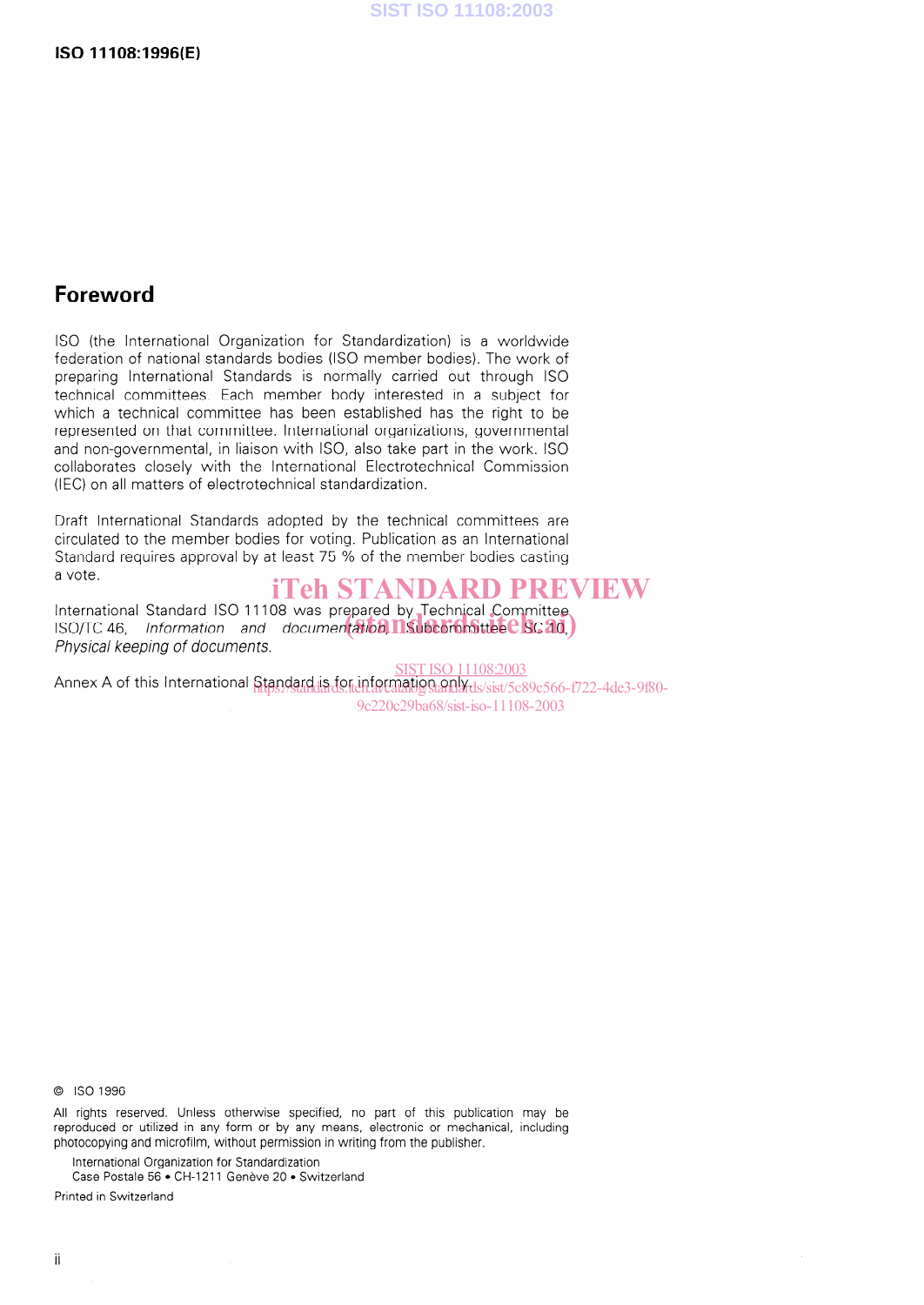### INTERNATIONAL STANDARD © ISO **ISO 11108:1996(E)**

### Information and documentation  $-$  Archival paper  $-$ Requirements for permanence and durability

### 1 Scope

This International Standard specifies the requirements for archival paper. It is applicable to unprinted papers intended for documents and publications required for permanent retention and frequent use. For these documents and publications, paper of high permanence and high durability is required.

NOTES

1 Archival paper is primarily required for documents and publications intended to be kept permanently because of their high<br>historical, legal or other significant value. Archival paper is for special purposes, not for co historical, legal or other significant value. Archival paper is for special purposes, not for common use. The use of the term "archival Paper" does not imply that all Papers kept in archives are "archival Papers". (standards.iteh.ai)

2 The relationship between this International Standard and ISO 9706 is described in annex A.

SIST ISO 11108:2003 https://standards.iteh.ai/catalog/standards/sist/5c89c566-f722-4de3-9f80- 9c220c29ba68/sist-iso-11108-2003

### 2 Normative references

The following standards contain provisions which, through reference in this text, constitute provisions of this International Standard. At the time of publication, the editions indicated were valid. All Standards are subject to revision, and parties to agreements based on this International Standard are encouraged to investigate the possibility of applying the most recent editions of the Standards indicated below. Members of IEC and ISO maintain registers of currently valid International Standards.

ISO 186:1994, Paper and board - Sampling to determine average quality.

ISO 187:1990, Paper, board and pulps - Standard atmosphere for conditioning and testing and procedure for monitoring the atmosphere and conditioning of samples.

ISO 302:1981, Pulps - Determination of Kappa number.

ISO 536:1995, Paper and board - Determination of grammage.

ISO 1974: 1990, Paper - Determination of testing resistance (Elmendorf method).

ISO 4046:1978, Paper, board, pulp and related terms - Vocabulary.

ISO 5626:1993, Paper - Determination of folding endurance.

 $ISO$  6588:1981, Paper, board and pulps  $-$  Determination of pH of aqueous extracts.

ISO 9706:1994, Information and documentation - Paper for documents - Requirements for permanence.

ISO 10716:1994, Paper and board - Determination of alkali reserve.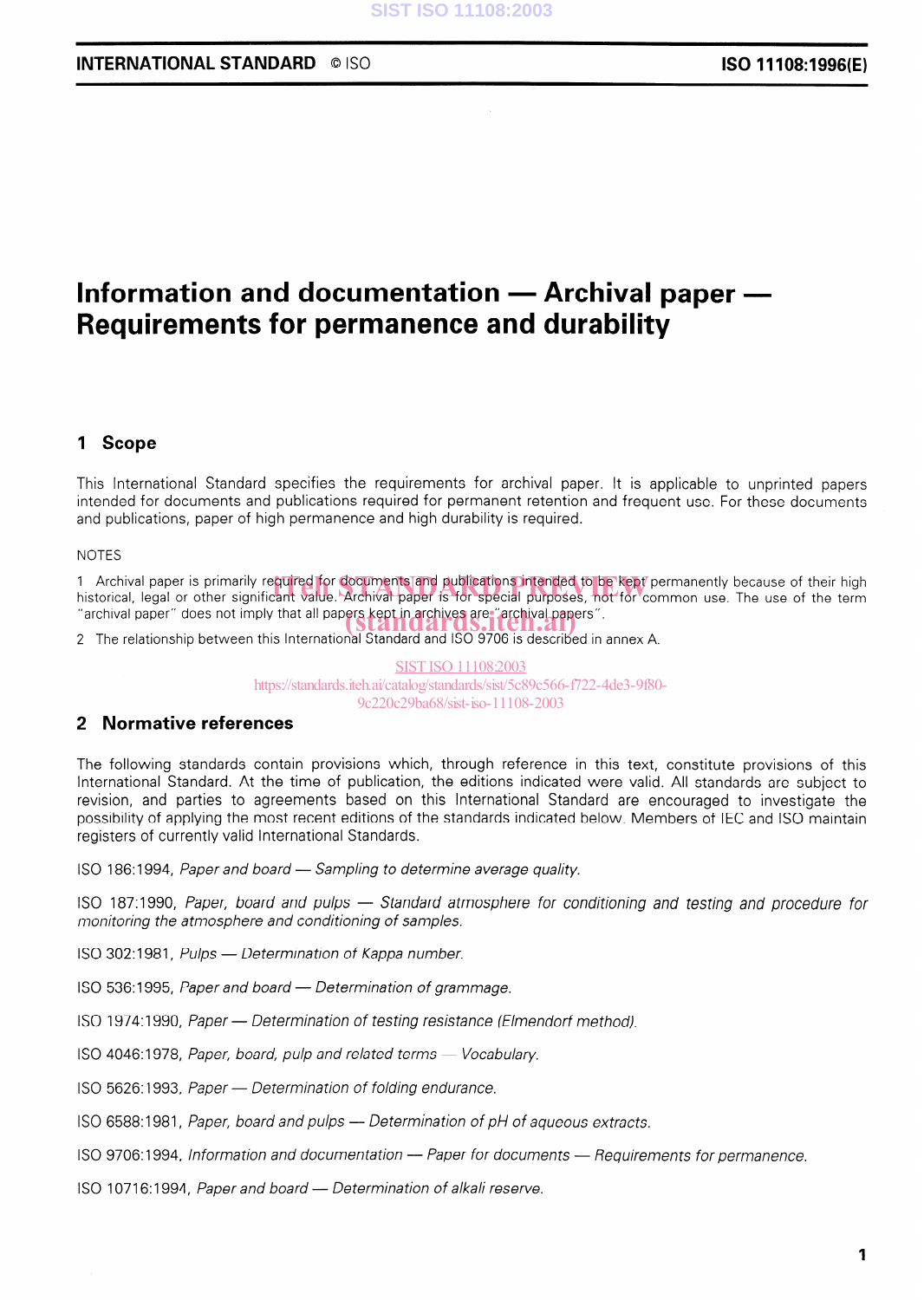### ISO 11108:1996(E)

### 3 Definitions

For the purposes of this International Standard, the following definitions apply.

**3.1 archival paper:** Paper of high permanence and high durability.

**3.2 permanence:** The ability to remain chemically and physically stable over long periods of time.

[ISO 97061

**3.3 durability:** The ability to resist the effects of wear and tear when in use.

3.4 alkali reserve (of a paper): A compound (such as calcium carbonate) that neutralizes acid that might be generated as a result of natural ageing or from atmospheric pollution, determined as specified in ISO 10716.

[ISO 9706]

### 4 Required characteristics

### 4.1 General

A sample of the lot under inspection shall be obtained as described in ISO 186. By visual inspection, the paper shall A sample of the lot under inspection shall be obtained as described in ISO 186. By visual ir<br>be free from obvious defects, such as creases, large specks, holes and wrinkles.

### (standards.iteh.ai)

### 4.2 Fibre composition

#### SIST ISO 11108:2003

The paper shall be made prindipally strom fibres id acottom rootton lifters, 5hemp, flax, 3d mix tures thereof. If a minor fraction of fully bleached chemical pulp is used to reath desirable performance, the amount shall be specified

NOTE -- A desirable performance does not only refer to the intrinsic properties of paper, but also includes, for instance, printing performance in various printing devices. For this reason, a maximum limit for a fully bleached chemical pulp fraction is not specified.

### 4.3 Grammage

The grammage, determined as described in ISO 536, shall be at least 70 g/m?

NOTE  $-$  No upper limit is given, but the ISO definition of paper excludes materials of grammage exceeding 225 g/m<sup>2</sup>.

### 4.4 Tearing resistance

The tearing resistance in any direction (machine or cross) shall be at least 350 mN.

The samples shall be conditioned at 23 °C and 50 % relative humidity as described in ISO 187. The tear test shall be performed as described in ISO 1974.

### 4.5 Folding endurance

The paper shall have a folding endurance in any direction (machine or cross) of at least 2,42 when determined with the Schopper instrument or at least 2,18 when determined with the Lhomargy, the Köhler-Molin or the MIT instrument.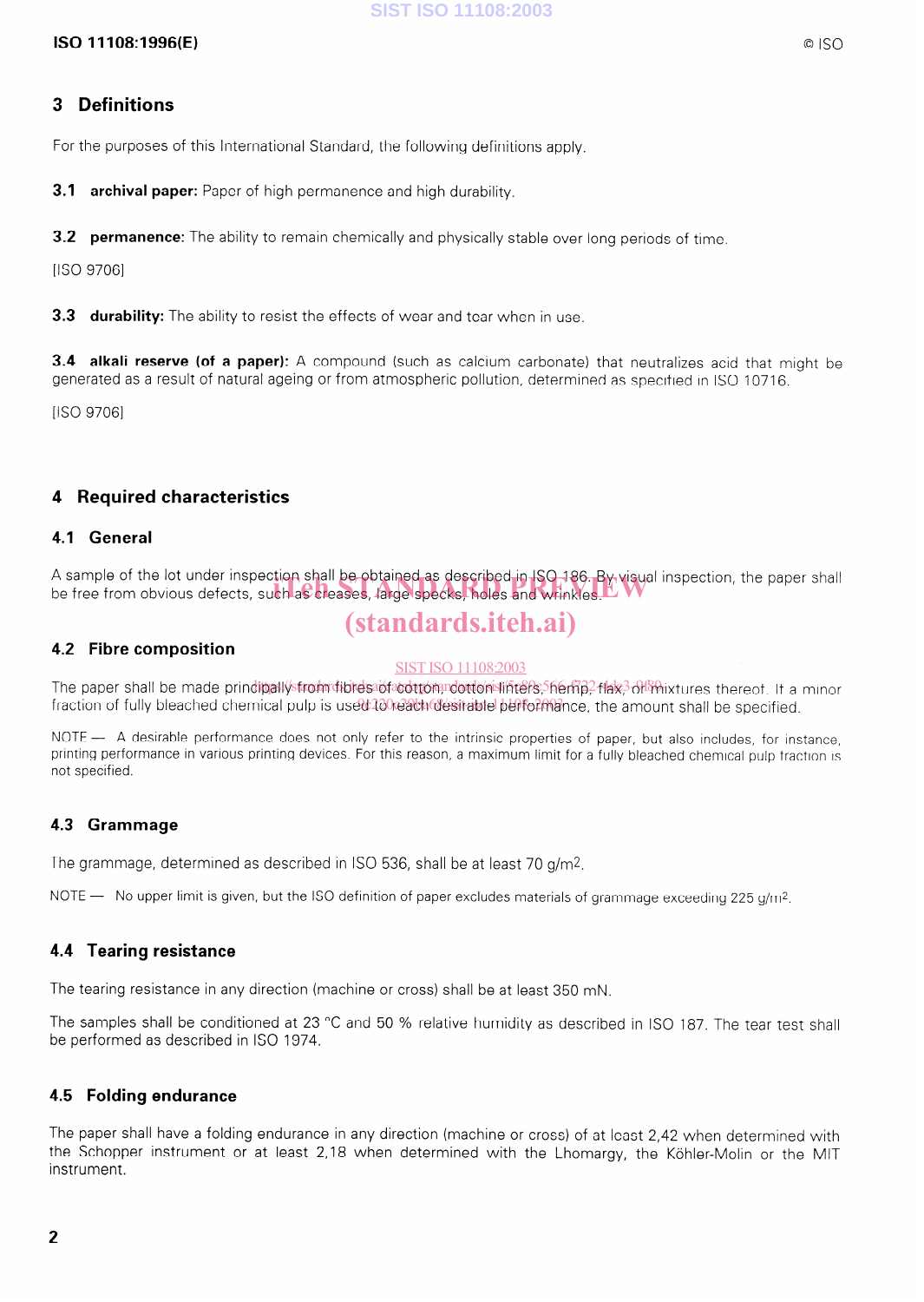The samples shall be conditioned at 23 °C and 50 % relative humidity as described in ISO 187. The determination and calculation of the folding endurance shall be performed as described in ISO 5626.

When determining the folding endurance, make sure that the folding zone in no case accommodates parts of a watermark (as defined in ISO 4046).

NOTE - A folding endurance of 2,42 corresponds to a fold number of about 260. A folding endurance of 2,18 corresponds to a fold number of 150. It should be observed that the folding endurance is the mean of the logarithms (to the base 10) of each of the individual readings.

### 4.6 pH value of aqueous extract

The pH value of an aqueous extract, prepared with cold water and determined as specified in ISO 6588, shall be in the range from 7,5 to 10,O.

NOTE - This test gives the average pH of the paper. However, no single layer should have a pH value below 7.5. To ensure this, the manufacturer's warrant of the use of an alkaline process may be accepted as indication that the paper meets this requirement.

### 4.7 Alkali reserve

The paper shall have an amount of alkali reserve corresponding to at least 0,4 mol of acid per kilogram, determined as specified in ISO 10716.

#### NOTES

In United States were carbonate is used to create the alkali reserve, the requirement is met if the paper contains about 20 g of CaCO<sub>2</sub> per kilogram of paper. CaCO<sub>3</sub> per kilogram of paper.<br>2 In the event that archival paper is produced as coated paper, it should be recognized that this requirement gives the

average alkali reserve of the paper. However, no single layer should have an alkali reserve below that corresponding to 0,4 mol of acid per kilogram of paper. <u>SIST ISO 11108</u>

https://standards.iteh.ai/catalog/standards/sist/5c89c566-f722-4de3-9f80-

#### 9c220c29ba68/sist-iso-11108-2003

### 4.8 Resistance to Oxidation

The Paper shall have a Kappa number of less than 5,0 when measured as specified in ISO 302 with the modification given in annex A of ISO 9706:1994.

### 5 Report

The testing laboratory shall include in its report the following:

- a) precise identification of the paper lot tested;
- b) date and place of testing;
- c) the visual observations made when inspecting the Sample, according to 4.1;
- d) the grammage of the paper, determined as specified in ISO 536;
- e) the test results obtained when testing as specified in 4.4 to 4.8, expressed as stated in the relevant International Standard;
- f) any other observations made that may be of importance for the permanence or durability of the paper;
- g) a statement that the paper meets or fails to meet the requirements of this International Standard. In the latter case, the specific reasons shall be stated.